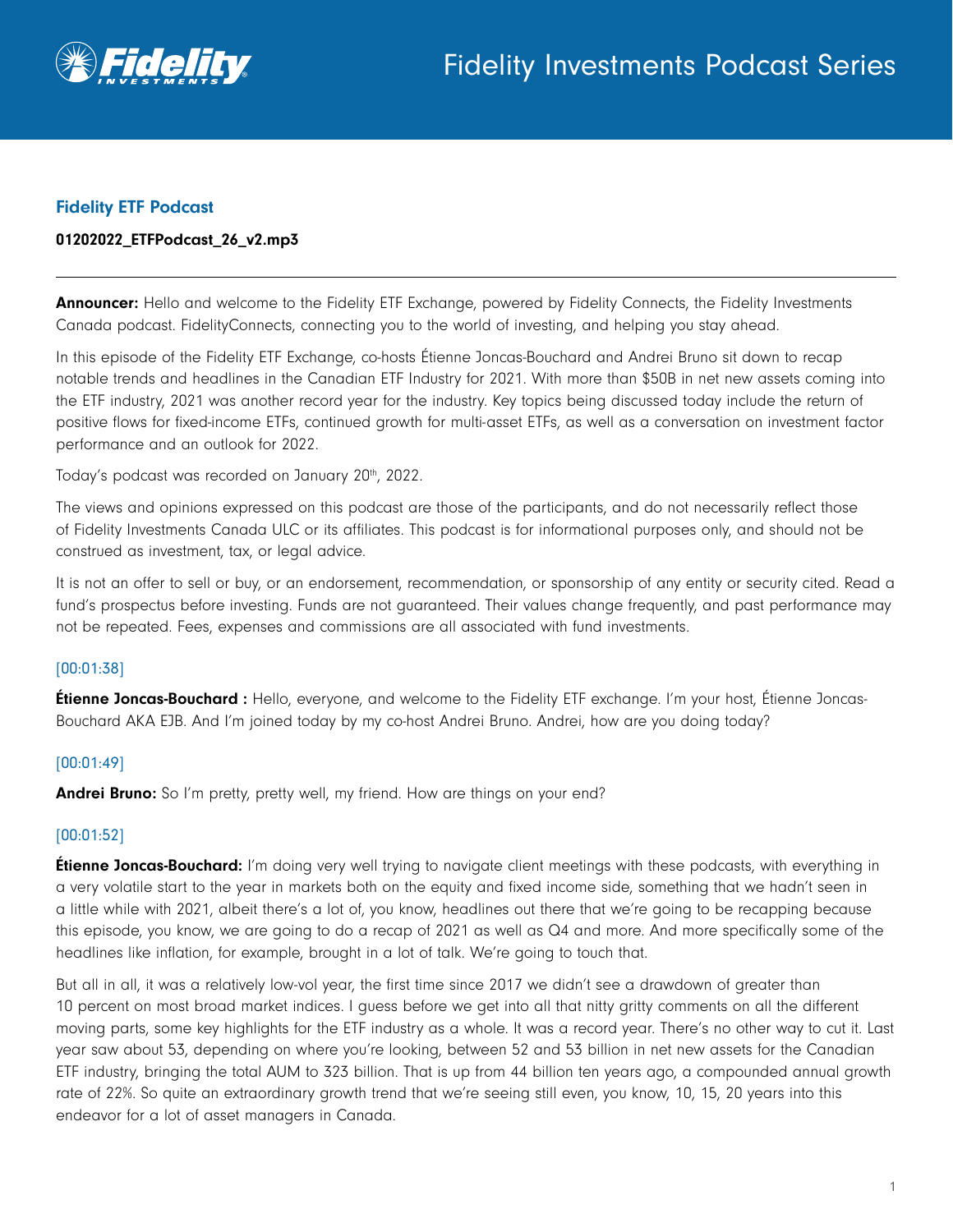

Another interesting stat we're up to 1177 ETFs available on the Canadian marketplace and up to 40 providers now. So quite an astounding landmark year for the Canadian ETF industry with lots of key changes, if you will, from a flow standpoint. So if we look at different categories, equities led the way substantially, with about 30 billion of those 52 billion inflows, which makes a lot of sense given where, how strongly equities outperformed fixed-income markets, for example, which still came in and brought in about 10 billion in net new assets. The two areas I'll mention as well, and then I'll turn to you, Andrei, for some comments on some stuff that you might have noticed. Multi-asset ETFs were up 5.6 billion net new assets last year. That's a 60% increase in AUM. If we look at the crypto space that was born last year, so you know, it already feels like, you know, it's been three to five years since those products came to market, but it was actually at the start of last year. Those brought in close to six billion in net new assets last year, with Fidelity joining the party in October with our Fidelity Advantage Bitcoin ETF and fund.

So that's a really high-level overview, but I'd like to get your thoughts on some of the key trends that you identified from a flow's perspective, before we go into some of the performance. But from a flow's perspective,

## [00:04:52]

Andrei Bruno: Yeah, sure. So I mean, take a look at, as you mentioned there in fixed income saw just over 10 billion of flows last year. So there was a couple of themes that we saw that emerged there. So we saw flows into the (?) market. Obviously, given the low-yield environment, folks were searching for some yield. Where we also saw flows was kind of in the short-term corporate credit space. Again, that was primarily a low-duration place. As we know, rates moved quite a bit last year and are expected to move some more this year, with both the Fed and the BOC entering the rate-hike cycle. So we continue to see some flows into that space. And then more broadly, we saw flows kind of into the general multisector global solutions as well. And again, it's just a play on giving managers as much flexibility as possible with their mandates, just given how tight credit spreads are and given where interest rates are poised to go. It's just a play of being here, give my manager as much tools as possible so we can find the opportunities where they pop up, kind of clip their alpha where they can, but at the same time being able to kind of avoid the problematic areas of the market as well.

## [00:06:02]

**Étienne Joncas-Bouchard:** Great, and I think there's a lot of good points that you made there with regards to the fixed income space, more particularly, that trade to go lower duration, I think, was really something that was in focus for a lot of advisors and a lot of investors trying to limit some of the interest rate sensitivity coming into early ... it was the early cycle when we started last year. We made our way into the mid-cycle fairly rapidly. That's definitely something that's stood out on that side. If I switch back to equities, if we look from a geographic standpoint, pretty much the same for Canada, U.S. and international. If we pair international global together, it's almost 10 billion for each. So very evenly split, which is quite interesting because over the past five years, I'd say the U.S. was generally the one that was leading in terms of allocations. But as we saw a rotation back to cyclicals and value stocks and equities of that nature, we started to see Canada start to come back more in focus. EM was the worst performing region, if you will. So we didn't see too many flows in that space, necessarily. That could change this year, though.

Those are some of the key highlights from an equity standpoint, at least from a region perspective. Obviously, many of you that listen to this podcast probably know we are biased towards smart beta ETFs or factor-based ETFs on the equity side. And if we look at flows from that perspective, we also saw a similar rotation from growth, momentum, quality towards value and dividend. Two factors that did, you know, meaningfully strong performance relative to their benchmarks last year coming in pretty strong.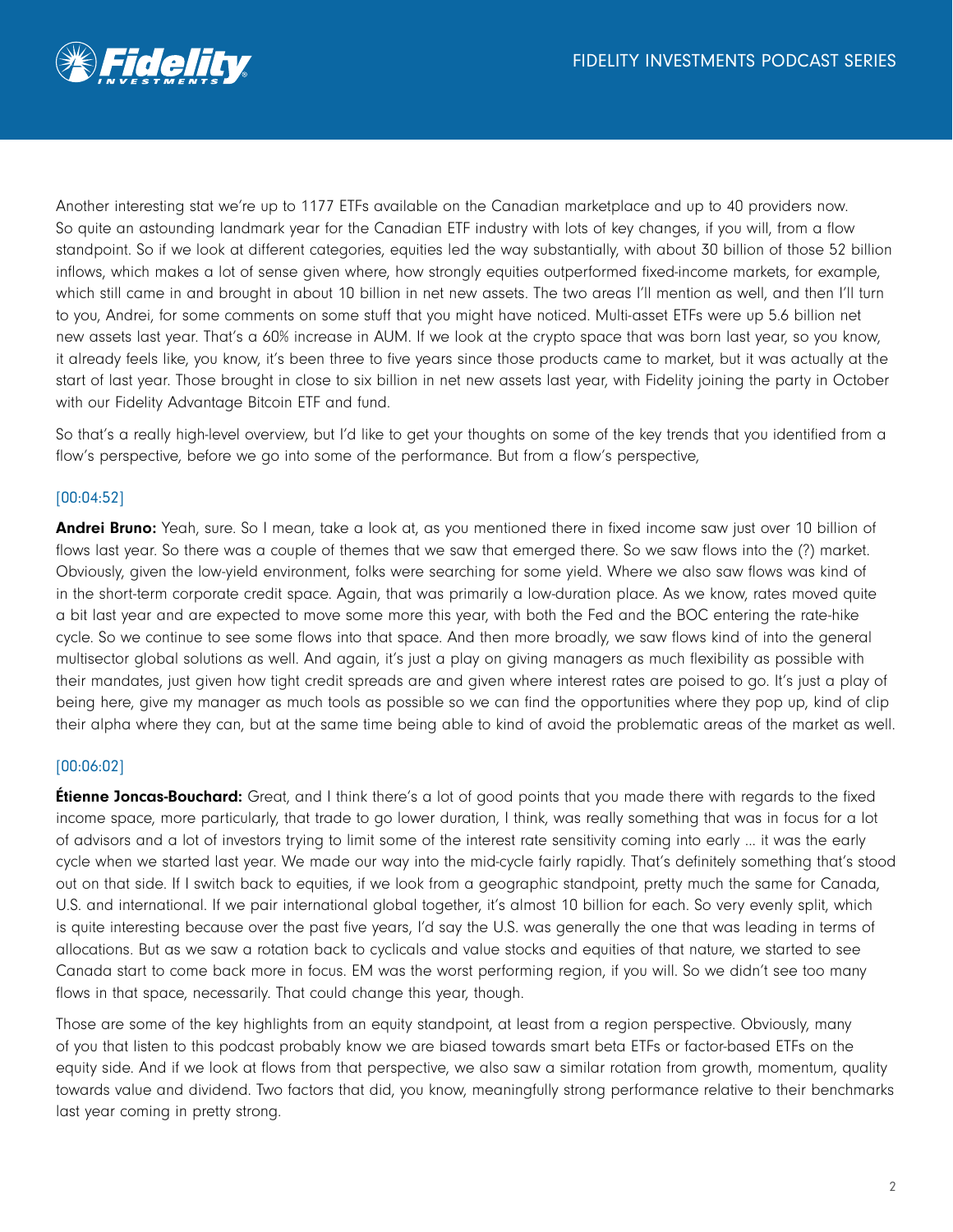

So we've pretty much covered flows. Let's start looking it from a performance standpoint, and I think it's, you know, this is obviously a recap that doesn't necessarily just focus on ETFs like we're still trying to talk about various asset classes and whatnot. So Andrei, I know you're specialized more on the fixed income side here in your work as a strategist at Fidelity. Could you give us a bit of insights on to what performed particularly well, maybe in Q4 and then also just 2021 as a whole?

## [00:08:25]

**Andrei Bruno:** Yeah, so generally speaking, last year, as we know, duration products took a big hit, obviously plenty of curbs move whether it's Canadian or US curbs. So in terms of what was the best-performing asset classes last year in terms of fixed income, it was led by high yield and leveraged loans and as well as U.S. TIPS.

So as you can imagine in the high-yield and leveraged loan space, primarily what that return was driven by was incomedriven returns. So the coupons on the high yield less sensitive to interest rate moves as compared to the investment grade counterpart, leveraged loans or floating rate. So, obviously as rates move higher, leveraged loans start to perform better. So both those areas, the markets did quite well again, just clipping those coupons last year and then TIPS again. As we know, inflation picked up quite a bit last year and continues to remain strong. So they did quite well. Kind of interesting, though, is I think they finished the year up about 3, 3.5% TIPS in terms of, if you if you went back to the Q Q2, Q3 actually topped out at about 7% in terms of what they were turning in 2021.

So that's come off a little bit, primarily a couple of factors at play there. Number one, people just selling the high, obviously asset class rallied quite a bit. Number two, what people need to understand about TIPS is one of the large purchases of TIPS was the US Fed. So now that they're tapering their asset purchases, they'll no longer be buying TIPS. One big buyer in the TIPS market has left the market, so we are seeing those come off a little bit, even though we are still printing a month over month recently, though, the US printed about 7% CPI. So even in spite of that, TIPS are coming off a little bit, so it'll be interesting to see how they perform this year. I don't know if they can perform quite as well as last year, but those are the one, two and three in terms of best performer.

So looking on the other side of the ledger in terms of what were the worst performers, so global aggregate and Canadian aggregate really number one and two biggest losers last year, again, duration play, Canada curve moved quite a bit last year, but just generally globally, most curves moved quite a bit last year. So again, duration just pulling those two particular indices down. US AG was down as well, just over 3% last year as well. But the number three biggest loser was EM as well. I know you alluded to EM not doing so well in the equity space, very similar in the fixed- income market as well. That was primarily led by kind of a Q4 phenomenon there.

In September, obviously, we got the debacle with Evergrande in terms of their default. And there have been tons of other defaults in the high yield space in China, whether it's those property developers or some other higher-risk Chinese names. So we have seen spillover effects into the EM market as a whole, with credit spreads having widened out a little bit there.

So that's kind of a high-level recap of last year. In terms of kind of what we're going to see next year, maybe I'll give you a chance to kind of go through equities in terms of how they performed in 2021 and then we can kind of jump into 2020.

## [00:11:33]

**Étienne Joncas-Bouchard:** Absolutely. That was a very thorough. You set a high level, but that was a pretty thorough. I think you touched pretty much every asset class available in the fixed-income markets, some that I'm sure many of our audience were not even thinking of which is great. And yeah, definitely. I can definitely give a quick summary from a performance standpoint for equities.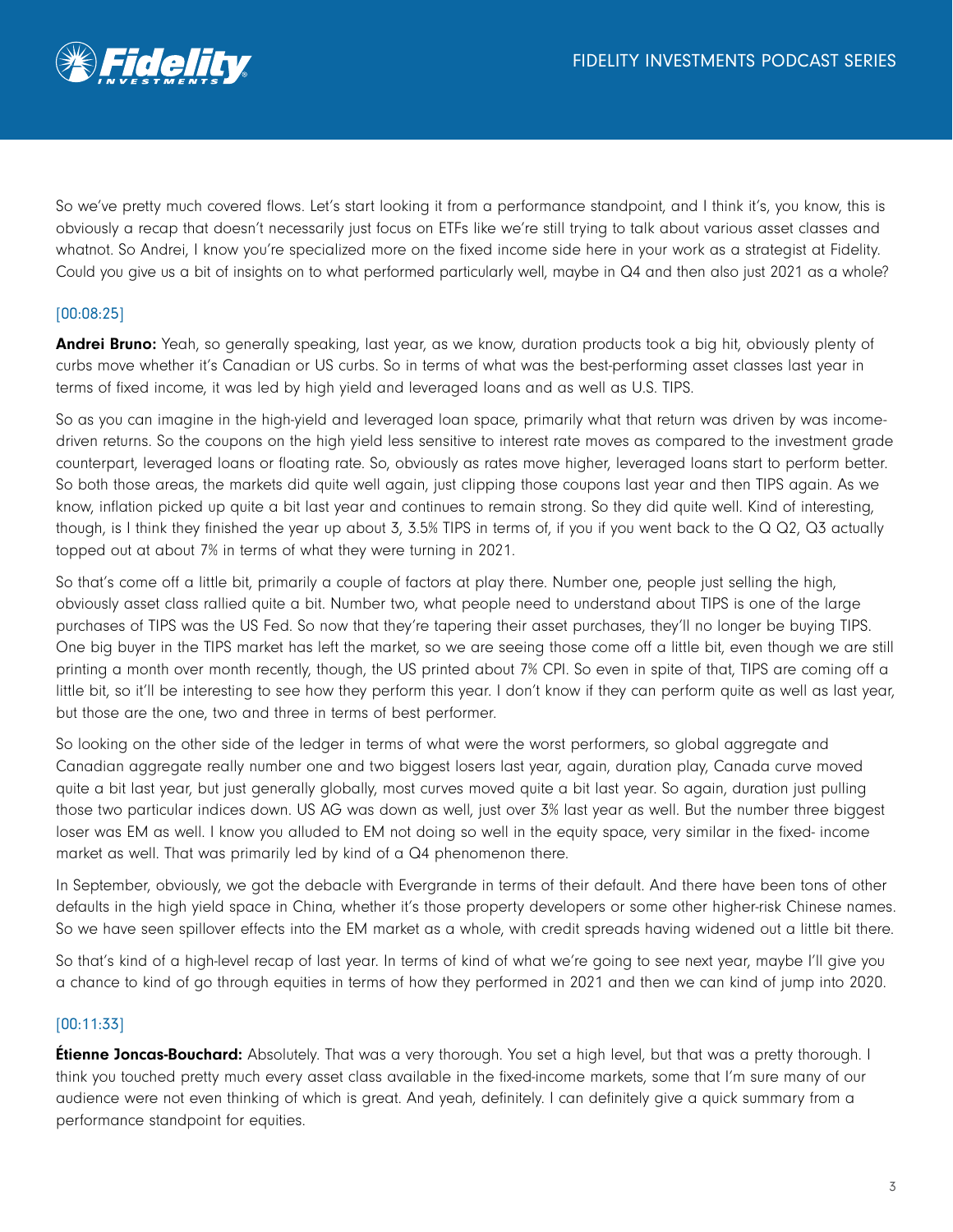

I mentioned on the offset emerging markets struggling a little bit, but generally speaking, that's a smaller allocation to most portfolios that we look at for Canadian investors. What was really a driver of returns to me was the rotation to cyclicals, and you saw a lot of those sectors, notably energy, notably financials, real estate, three of the better performing sectors. If you look on a global basis, but especially here in Canada, those are some of the larger sectors obviously at play in our indices relative to other indexes, led to strong Canadian performance. But the reason why to me, it made a lot of sense is not only the fact that it was coming off of a very difficult 2020 and it was just kind of due for a rebound and well-positioned from a value perspective. So it was trading at a large discount relative to its historical value. But fundamentals got a lot better, which was really, I think for me, a key story in 2021 where earnings growth, you know, among most equity, most places in the equity markets was really, really strong. I think the U.S. markets had like 48% or close to that in terms of earnings growth on year over year.

Obviously not expecting so much this year, but it's still in the high single digits, which is fairly positive going into 2022. But when you dig down on those cyclical sectors, you've seen margins improve to levels not seen for close to a decade and energy the highest since 2011 and in the materials sector on a global basis. So looking at the All Country World Index, it hasn't been this high in 20 years, even going back to 2003 or 2007. There's obviously many, many things at play here. Higher commodity prices. But I think it's just a combination of an environment that was favorable to commodity prices. But it was also the fact that a lot of those producers, whether it's in the base metals, precious metals, chemicals to a certain extent, fertilizers and things like that, they hadn't been investing that much money and or not spending too much money and being trying to be nimble over the past years because commodity prices were trending lower. They've just become much more efficient companies for the ones that have survived and gone through this kind of tough phase since 2015, give or take, 2016, I should say, excuse me. So those sectors are looking good.

If we look how that impacts from a factor perspective, obviously value did really well. Dividend stocks also made a very strong comeback. Having to get yield, you had to go in some of those sectors that I mentioned previously. So it kind of correlated very strongly.

What didn't do so well? Not much. There wasn't many places on the market that was down outright for the year as a whole. We started to see more volatility in the growth quality space come, I'd say, Q4 and we've seen that to start this year, obviously, and especially in the non-profitable kind of high-expectations space, right, where we're really betting on the long-term growth of a lot of these names. And we can see it in some of the active ETFs in the space that are very focused on technologies and emerging technologies and things like that.

So, that's one thing that's definitely come into focus, and I think for 2022, it should be a really interesting year with, to me, the number one thing to consider is the way that central banks are going to behave and the tone that they take with markets to say, to indicate how they're going to proceed going forward.

So, you know, with that in mind, from your perspective, what's the down low on what central banks are supposed to, what central banks maybe should be doing or what they're going to end up doing? What's your take on that? And I'll maybe provide a few comments on the impacts that could have from an equity perspective after.

## [00:15:49]

**Andrei Bruno:** So I think obviously the transitory inflation narrative kind of fell apart in Q4 of last year. So that was the main kind of narrative. We were hearing it from central banks, both in Canada, U.S. kind of to start 2021 there. But after about 12 months of inflation, It's hard to think that it's transitory.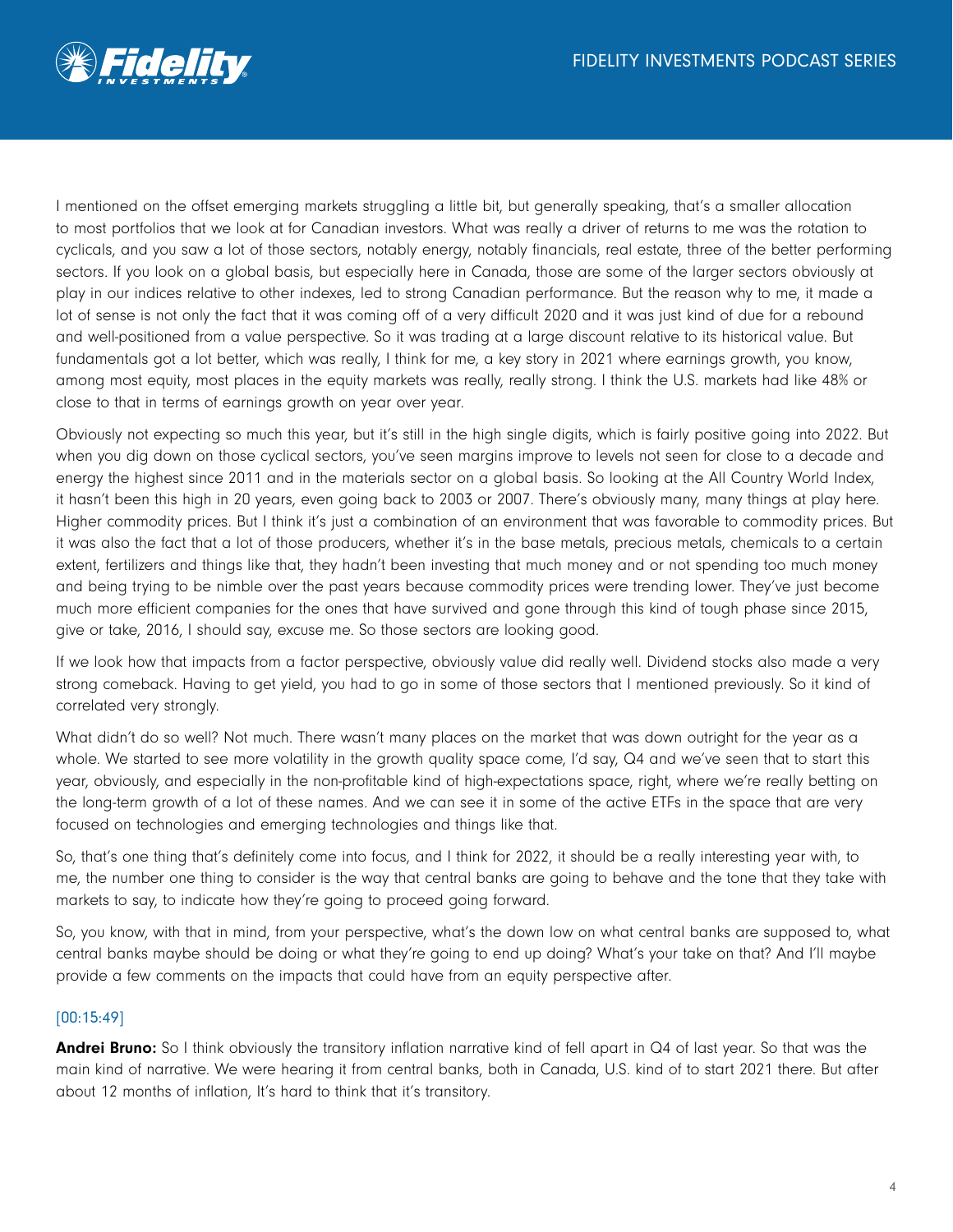

# [00:16:10]

**Étienne Joncas-Bouchard:** We've got to change the word. We got to just change the word to something else, but agreed. Agreed.

## [00:16:14]

Andrei Bruno: So that kind of fell to the wayside. And the other argument that was being made is that the inflation was a supply-driven inflation. So the argument was that monetary policy typically targets aggregate demand, not aggregate supply. So the argument from central bankers where we can raise rates, but it's going to do nothing to effect kind of the supply chain issue. So now they're kind of getting boxed in a little bit where you're still getting, you're trying to print 7% inflation. And those are high numbers we haven't seen in quite some time, I think since the 80s, I believe, don't quote me on that, but I think early 80s was the last time we got inflation of that size in the United States. So now they're facing a scenario where inflation is still high. Are they going to have to hike faster or are they going to have to hike more? That's the questions that the market's asking right now. And so if you take a look at kind of the rate hike forecast the market is pricing in currently. If you look at the United States, it's a little over four hikes that are being priced in for 2022. And in Canada, a little over seven hikes for 2022. If I was a betting man, I'd bet the end there on the seven.

## [00:17:27]

**Étienne Joncas-Bouchard:** If! We do not support gambling on this podcast by any means, but I see where you are going here.

## [00:17:34]

Andrei Bruno: It just seems seven hikes seems a bit aggressive from a Canadian perspective, especially when you consider the amount of kind of leverage in the system in Canada specifically with regards to the consumer. So personal debt to income levels in Canada are about 180%. And so when we say personal debt, we're not even including mortgage debt in that, we're just entering credit card debt, unsecured lines of credit and things of that nature.

So you have to consider, you get seven rates hikes, and that's increasing… If you take a look at mortgages, some people were financing their mortgages at about 2% last year, maybe give or take. You hike rates seven times, that's almost increasing your month-over-month interest expense by a 100%, almost. So it's just I don't think the consumer has the wiggle or the financial wiggle room to absorb seven rate hikes in one year. So it's kind of that notion that I don't think we get seven and I certainly think we are going to get some hikes and don't think it's going to be seven, though.

When you look at the states, they've typically, I mean, if you if you look at last, let's call it 10 years and you look at the central bank, they tended to err on the side of keeping stimulus on versus taking stimulus off. So I think they're certainly going to get some hikes and they're still tapering. Whether or not they may taper quicker. I think that's something they might do is taper to zero a lot faster than they initially anticipated, see how that goes. And then they're going to get their hikes in and they're going to want to see how that goes.

Back to back meeting hikes—I don't know if that's going to happen. I think they're typically, again, they're going to want to hike once, see how the market digests that and see how the consumer digests then and move on from their high level. Again, though, we are going to get rate hikes this year in Canada, the US, obviously some sort of black swan event notwithstanding whether we get some sort of new variant that closes things down. But what we also have to understand, too, is if the supply chain is … folks are thinking that the supply chain bottlenecks are going to start to sort themselves out by 2022 if not by 2023. So if we do see inflation start to come off a little bit, I think it'll take a little bit of pressure off the central banks as well. So maybe we don't get as many hikes as kind of the market is factoring in.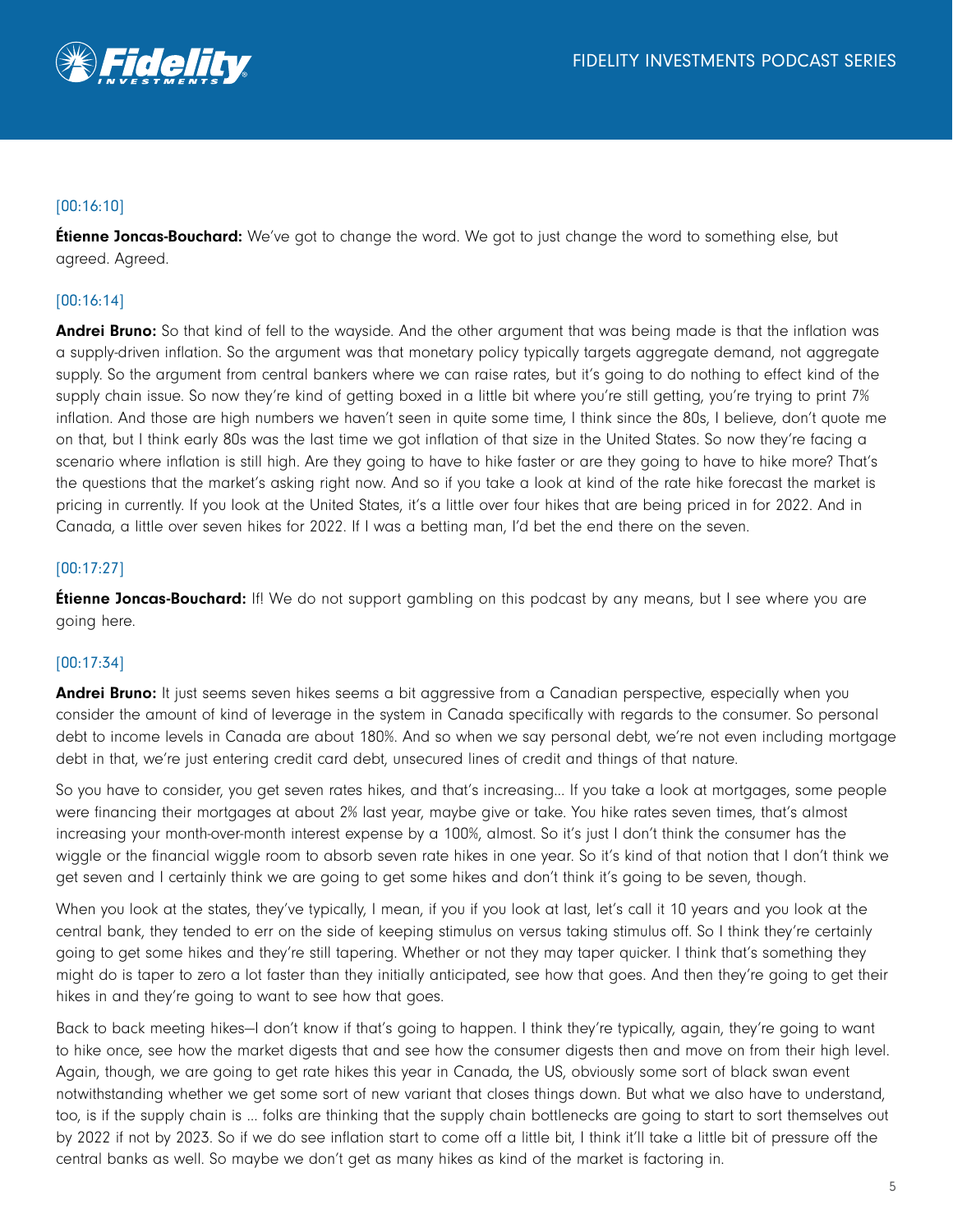

## [00:19:55]

**Étienne Joncas-Bouchard:** You almost get the feeling that central banks are taking away the word transitory because they're tired of explaining some of the supply constraints that they're seeing under the hood and just saying, you know what, we're just going to hike rates so everybody can leave us alone. But no, all jokes aside, I think that's a very fair assessment. That especially with being priced in right now seems maybe a little bit aggressive, albeit it's… I think the probability of at least one, if not a couple of rate hikes is pretty close to 100% among everybody in markets. It would take something quite extraordinary to deviate from that. Now it's the scope and the expectations, like, are we going to go above or below those somewhat set expectations by what the central banks have mentioned or just what the market's pricing in?

And obviously it has a direct impact on fixed income. Even actually when we had a meeting with some of our high-yield managers not so long ago, both you and I actually last week, and saying are these higher rates potential risk for either high yield bonds or corporates and saying a lot of these companies are in a better place from a balance sheet standpoint than they were two years ago, and a lot of them took advantage to refinance at these record low rates and spreads.

So it shouldn't cause too many headaches from that perspective, but nonetheless a huge impact to bonds in general, obviously when rates are moving. But from an equity perspective, it's actually quite interesting because this whole change in tone going more hawkish from central banks has really put pressure on the higher priced end of the stock market, which generally speaking was more of the tech consumer discretionary com services side. Those sectors are all mixed up now like you'll find tech companies in com and you'll find tech companies in discretionary. But nonetheless, those are the areas that were trading at a premium relative to the market. And those are taking it on the nose a little bit to start the year.

We actually did a bit of research on our end from a factor perspective to see, are there types of stocks or themes that tend to outperform during these rate hike cycles? And what we found is albeit they tend to be actually more interestrate sensitive, low-volatility stocks did extremely well in the past six rate hike cycles that we've seen in Canada and over the past four rate hikes cycles that we saw in the U.S., both coming out on top from that perspective. And I think a lot of that has to just do with just draw down risk in equities. This environment of … there's no one consensus necessarily on where central banks are going to be going. It's probably going to create some choppiness and having a focus on companies that are much more stable, so low beta, low standard deviation of their earnings could be a good play coming into this year.

And the other areas that generally did well in certain cycles that are similar to this in the mid cycle, where value obviously did well as because, albeit that this is causing some volatility to equity markets, the fundamentals, underlying metrics that we can look at from an economic standpoint, whether that's employment, whether that's wage growth, whether that's industrial production, manufacturing production, it's all saying that we're in a relatively healthy environment and a positive one for just equities in general. But I think definitely we're going to see a bit more choppiness than we did last year.

So those are some perspectives from the equity side. It's interesting also when you look at the underlying dynamics of certain of our portfolios. This applies to our ETFs, obviously, in this discussion, but if you look at some of our value ETFs, albeit they outperformed their indices by a substantial margin last year, a lot of them were actually trading at a cheaper valuation. So their price-to-earnings came down as the markets did. Also, we got multiples compression last year, as you know, earnings caught up to the price of appreciations that we had seen in 2020. That's very positive, right? So you're starting the year with technically a cheaper market. At least we got that going for us, right? So, that's quite interesting. I guess, we can maybe, you know, before we wrap it up here, just one thing that you're looking out for other than obviously this rate scenario, if you will, with central banks there. Is there another thing that's top of mind for you going into 2022 that maybe our advisors and investors listening to our podcast would be interested in hearing?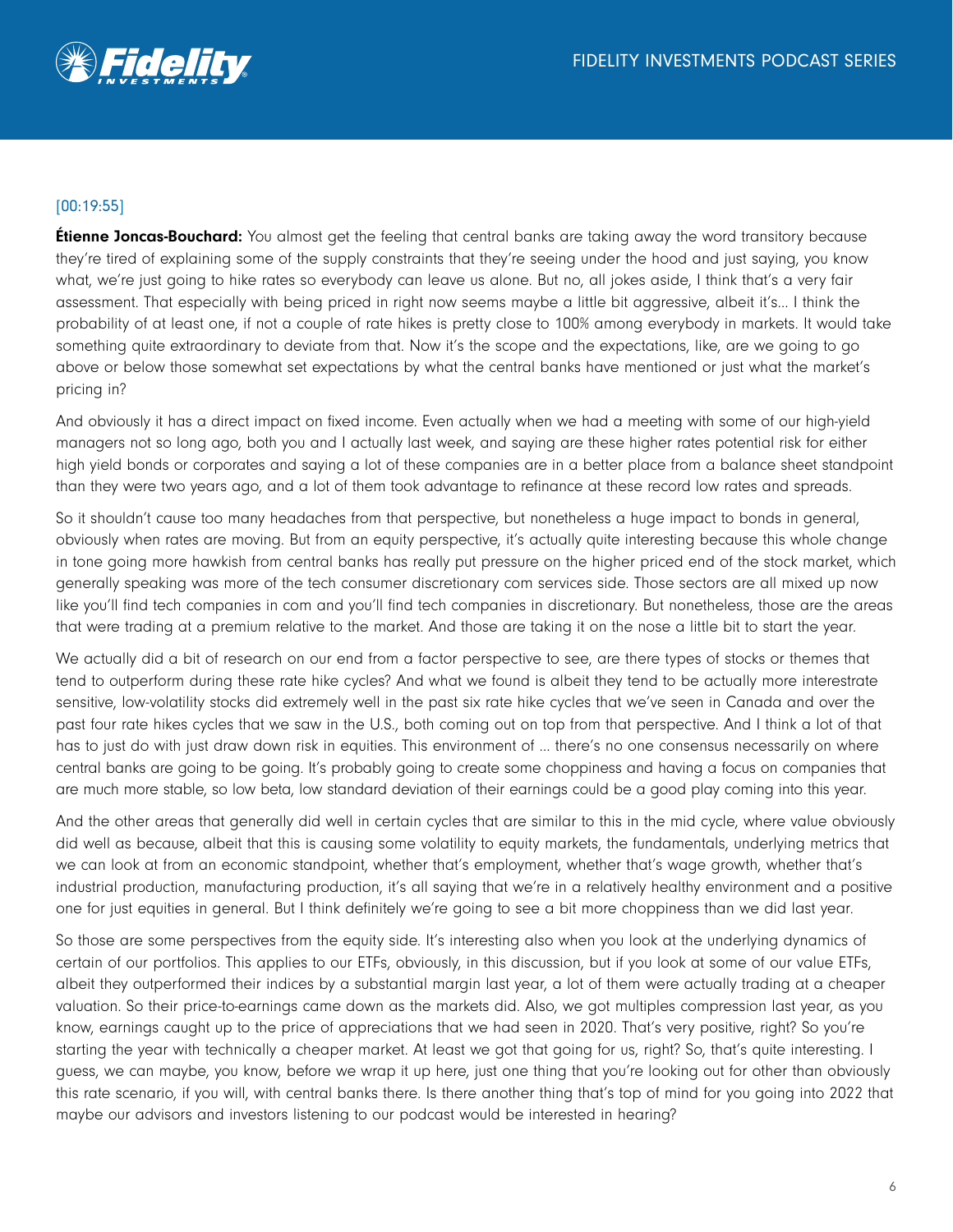

## [00:24:36]

Andrei Bruno: Yeah, so for me, in 2022, so unfortunately, the fixed-income market, I feel like it's going to be a little bit of the same that we experienced this year. It'll be interesting to see. We've been seeing volatility pick up and rates markets. If we look at kind of interest rate volatility indices, ICE Data have a nice indices that tracks kind of volatility and rates markets. So that has been trending up starting in 2021. So it'll be interesting to keep an eye out for that to see if ... and I would predict that it will continue to trend up in 2022.

On your point there, you explained how there's going to be some choppiness in equity markets. I think a lot of that is actually going to stem from kind of the rates markets being choppy themselves, right? So again, you have those certain names that are sensitive to interest rate hikes. So again, when you have people trying to price out these instruments being like, OK, well, we're going to get seven hikes in full now, we're all going to have five or four. So again, I think the volatility in the rates market is going to translate into some volatility into the equity market. So that's something I'll be keeping an eye on.

## [00:25:47]

**Étienne Joncas-Bouchard:** Great, great. Absolutely, that's a great point, and I'm lying to myself saying that this is not tied to what central banks are going to be doing, but the way that inflation will mechanically peak and what is really driving that drop in inflation. I think it's going to be really interesting to see and it's going to actually probably dictate a lot of the central bank moves. But just to see, you know, what items come off first, because right now we're still getting numbers that 7% print we saw in the U.S. and what was it today in Canada was 4.8…

## [00:26:24]

Andrei Bruno: I think it was 4.8.

## [00:26:26]

**Étienne Joncas-Bouchard:** Which is a multi, multi-year high. What happen when we go from, if energy prices stay flat and you just get zero there instead of a 40-something percent increase, what happens when you know, maybe used car prices just kind of stabilize because cars, you know, car manufacturers now are getting their chips and they can start producing cars again? Like, I feel like a lot of these items are going to be interesting to see how they develop. So, when will inflation peak is kind of the thing I'm looking out for and what impact that's going to have on markets.

I think right now, we've been, as investors, somewhat addicted to growth over the past five years, and now it almost feels like it's already completely in the rearview mirror. If we see a few undershoots here and there, and if we see maybe a bit less rate hikes than expected, that could be a good inflection point for growth and quality to make a little bounce back sometime this year. I'm not calling for that in the short term by any means, but it could be something that could happen between now and the end of the year, so. Long answer to say that inflation is going to be once again, I think, top of mind for a lot of people.

## [00:27:37]

Andrei Bruno: Yeah, I'm glad you brought up the used car prices because I think that's kind of a proxy for potentially being able to see that inflection point in inflation because we were on a call with some of our portfolio managers in the fixed-income space, and that's something they were discussing just in terms of how used car prices are kind of approaching new car prices. So I think that's one of the things that will start to turn over when inflation itself is starting to turn over. So it's a good proxy to keep an eye out for on used car prices.